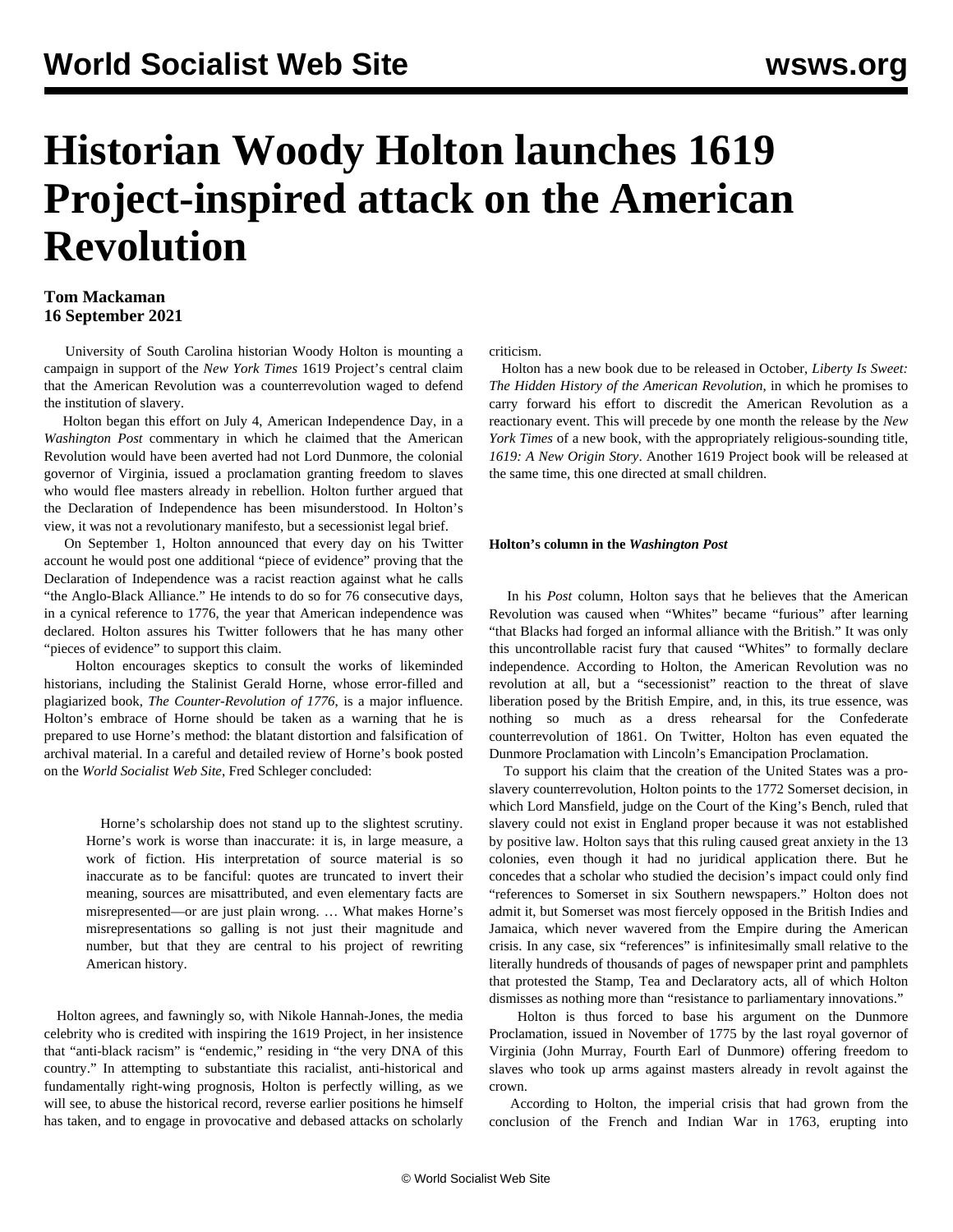insurrection with the commencement of the Revolutionary War itself in the spring of 1775, was a storm that would have blown over had it not been for Lord Dunmore. Once Dunmore issued his proclamation in November of 1775, a racist tide surged forward among white Americans in favor of "secession." Every other bit of evidence that Holton musters in his column is contingent on Lord Dunmore, perhaps history's most implausible revolutionary.

As Holton puts it,

 Until 1775, most White Americans had resisted parliamentary innovations like the Stamp Act and the tea tax but had shown little interest in independence. Yet when they heard that Blacks had forged an informal alliance with the British, Whites were furious. … Whites' fury at the British for casting their lot with enslaved people drove many to the fateful step of endorsing independence…

 To arrive at this conclusion, Holton must disregard the basic chronology of the Revolution. In fact, the war was already on a half year before Dunmore's order. Major battles had already taken place in New England, the Continental Army had been formed, and a situation of dual power had emerged throughout the colonies, with the imperial state crumbling and new revolutionary structures of authority taking its place, at the head of which was the Continental Congress in Philadelphia. In Virginia, British authority had rapidly dissolved over the preceding two years. In fact, Holton fails to note that Dunmore issued his order from his refuge aboard a British naval vessel in the James River! Robert Middlekauff captured the scene in his noted volume on the American Revolution, *The Glorious Cause*:

 There he sat while the Convention, the old House of Burgesses under a new name, took over the task of governing … By November, Dunmore was feeling frustration as he sat on a swaying deck and contemplated British power, which like himself was very much at sea. [1]

#### **Historians of the American Revolution rebuke Holton**

 On September 6, six historians of the American Revolution—Carol Berkin, Richard D. Brown, Jane E. Calvert, Joseph J. Ellis, Jack N. Rakove, Gordon S. Wood— [published an open letter](https://medium.com/@RichardDBrownCT/on-1619-and-woody-holtons-account-of-slavery-and-the-independence-movement-six-historians-respond-b43369ad52d7) that, in the space of a few paragraphs, dismantled the key claims Holton made in his *Washington Post* column. These historians are leading scholars who have published many dozens of highly regarded books and articles, and count numerous prestigious awards among them, including three Pulitzer Prizes.

 The historians focus on the dubiousness of what Holton calls an "alliance" between blacks and the British Empire. In fact, only 300 out of an estimated 300,000 slaves in Virginia actually saw action in Dunmore's "Ethiopian Regiment," that is, 1 in 1,000. The historians remind Holton, who seems to have forgotten the basic sequence of events, that "[b]y November 1775 Virginia, like most of the other colonies, had already radically moved toward virtual independence from British authority." They note that "Dunmore issued his proclamation motivated by military desperation, not abolitionist ideals. In 1774, the colonists had already become effectively independent of British authority."

 The war had already begun by April 1775, they explain, in the battles of Lexington and Concord. The Second Continental Congress followed this

by appointing George Washington to command and authorizing an invasion of Canada. They write that already in August 1775, the king "declared the colonists in open rebellion." They conclude that "Dunmore's Proclamation three months later launched nothing; rather it sought to crush a movement already well underway." As for the Somerset decision, they point out that "None of Virginia's leaders cited Somerset in a diary or correspondence—not Washington, not Jefferson, nor any of the others."

 The historians underline that the American Revolution invigorated antislavery sentiment, writing that "the first society with antislavery aims in modern history originated in Revolutionary Philadelphia in 1775" and that "during the war some northern states became the first slave-holding political entities in world history to abolish slavery by law."

 The criticism is presented in the most patient and collegial terms. The historians write that they share the concerns that slavery be studied as central to American history and that they "believe in social justice, but not at the expense of historical truth."

#### **Holton doubles down on Lord Dunmore**

 Holton published a censorious and defensive reply within two days. [2] He did not challenge any of the specific points the historians raised. Instead, he expressed irritation ("It saddens me…") that the historians had responded to his "700 word" essay in the *Post* —it was actually twice that long—preferring that they had waited for his forthcoming "700 page book."

 Holton feints a retreat from the monocausal explanation of the Revolution he had presented in the *Post*. Pretending to be aggrieved by misinterpretation, Holton now claims that he did not lay so much stress on the Dunmore Proclamation as his critics say:

 All I argued in the essay that the professors criticize is that *one* of these factors that turned these white restorationists into advocates for independence was the mother country's cooperation with their slaves. It was not *the* reason, but it was *a* reason [emphasis in original].

 In point of fact, Holton's *Post* column does not mention a single other "factor" besides white racist fears over British emancipation. [3] He simply brushes aside everything that came before the Dunmore Proclamation, writing that "most White Americans … had shown little interest in independence," but "when they heard that Blacks had forged an informal alliance with the British, Whites were furious." Their inner racism unloosed by Dunmore, angry "Whites" decided for "secession."

 Holton only pretends to be misunderstood. He hides his actual meaning in convoluted prose in his response to the historians. Yet it is still there. Holton continues to insist that the only real factor in the revolution was "the Anglo-Black alliance" ratified by Dunmore. He writes:

 The professors claim that white colonists were already headed toward independence in fall 1774, when these African American initiatives began. But in this they indulge in counterfactual history—assuming they know what would have happened. It seems clear to me that, even that late, had Parliament chosen to repeal all of its colonial legislation since 1762, it could have kept its American empire intact. What we are looking for are the bells that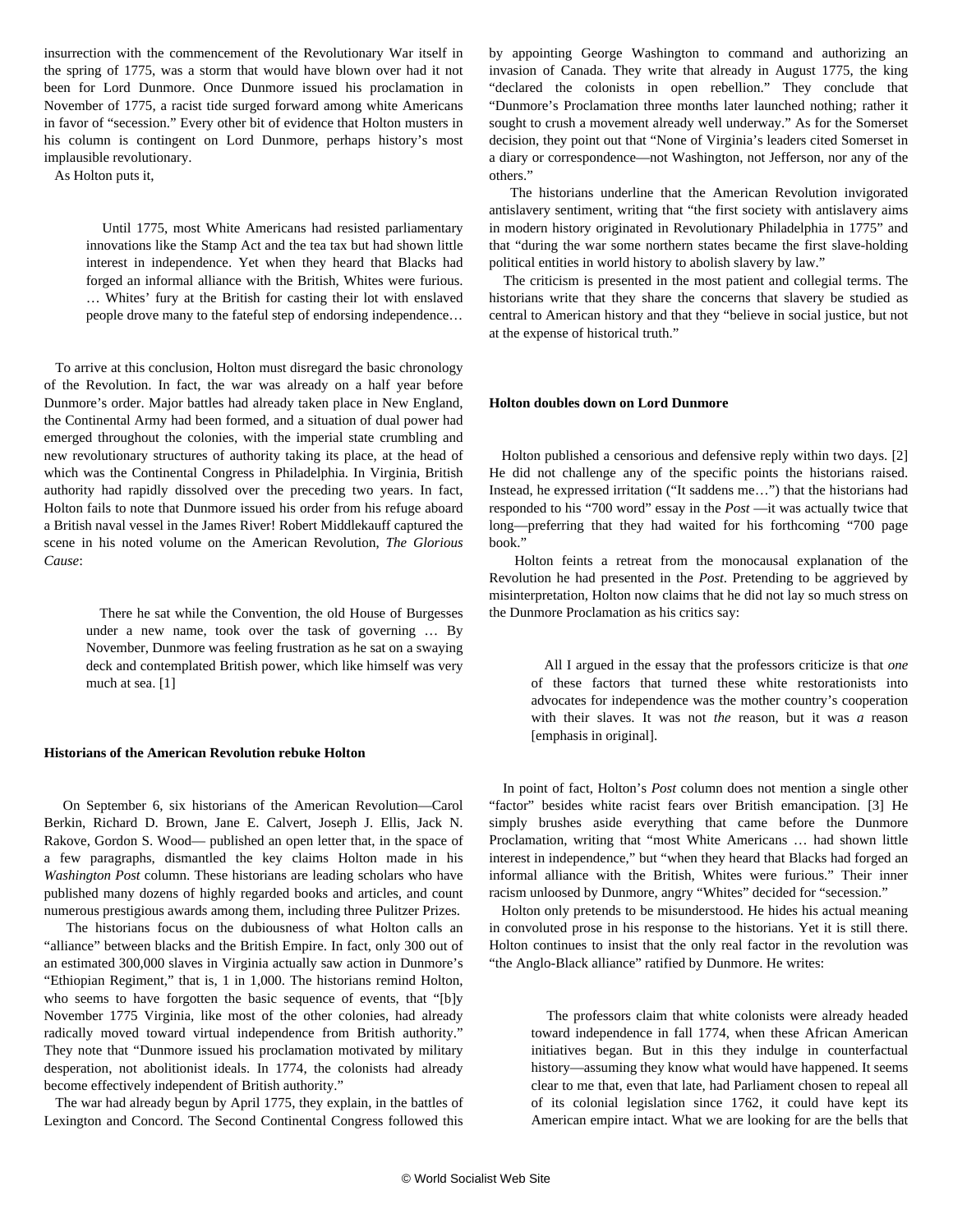could not be unrung. Especially in the south [sic], one of the British aggressions that foreclosed the possibility of reconciliation was the governors' and naval officers' decision to cooperate with the colonists' slaves.

 In other words, Holton's critics do not "know what would have happened." Only he, Woody Holton, "knows what would have happened." And that is ... nothing, without Lord Dunmore! Everything that came before the Dunmore Proclamation, including the blood spilled from the war's first several thousand casualties, the King's declaration of war on the colonial rebellion, the installation of Washington at the head of the Continental Army, etc., all of these "are the bells that could … be unrung." The Dunmore Proclamation was the only "bell" that mattered. Until then, the Parliament "could have kept its American empire intact." Only the Dunmore Proclamation, because of the white racist rage it induced, "foreclosed the possibility of reconciliation."

 Holton does not even appear to realize he is contradicting himself. On the one hand he implies that the Dunmore Proclamation was a catastrophic error that cost the British much of their North American empire. At the same time, he presents it as a revolutionary masterstroke. Perhaps his forthcoming "700 page book" will square this circle.

 Holton's method will be familiar to those who have followed the 1619 Project controversy and the operations of Hannah-Jones and *New York Times Magazine* editor Jake Silverstein. To a popular audience, the readership of the *Washington Post*, Holton makes the most hysterical case possible: *White racist fury was the sole cause of the Revolution!* Then, when challenged by noted scholars in the field, he assumes the role of the misunderstood victim and deviously retreats from his actual position. And in still another venue, on social media, he and his followers launch vicious ad hominem attacks, accusing these same scholars of "giving BJs to hagiographers of the Founding Fathers"—Holton's own crude words—and personally attacking them.

 The method is the man. Holton and his supporters are not engaging in a genuine academic debate. This is "history" contrived by an individual who has broken with the most basic scholarly standards of his field.

#### **Holton vs. Holton**

 Holton has also broken with himself. His new monocausal theory of the American Revolution, which makes the Dunmore Proclamation the singular event that caused the war, is flatly contradicted by a position he presented in his Bancroft Award-winning biography of Abigail Adams, wife of the Founding Father John Adams:

 *If there was a single moment when the American Revolution became inevitable, it was the day the British ministry headed by Frederick, Lord North, determined its response to the Boston Tea Party*. Only about fifty men had participated in the destruction of the tea (although hundreds of Boston radicals cheered from the docks). Yet North decided that the punishment for this outrage must be collective. Over a nine-week period in the spring of 1774, Parliament passed four measures that spread alarm not only in Boston, not just throughout Massachusetts, but all over British North America [emphasis added]. [4]

In his biography of Abigail Adams, Holton states that the war "became

inevitable" with the reaction of Parliament in the summer of 1774 to an event, the Boston Tea Party, that had taken place in December of 1773. These events took place many months before the Dunmore Proclamation. Before them a major crisis had already emerged, which he also discusses in great detail in this book, and after them the war actually erupted. Holton's 483-page volume on Abigail Adams does not include even a single reference to the Dunmore Proclamation!

 In his study of Abigail Adams, Holton strives to achieve the vantage point on the Revolution of an extremely articulate and political woman. The book does not suggest anything other than that she was part of a revolutionary generation, one of whose most prominent figures was her husband. Holton's biography demonstrates that he now is arguing for what he knows to be a false case.

#### **Holton's myth of an "Anglo-Black Alliance"**

 When pressed, again in collegial fashion, by historian Raymond Lavertue on Twitter over what "Anglo-Black Alliance" means, concretely, Holton erupted in a foul tirade. But he did not answer Lavertue's question.

 As near as can be gleaned from the evidence he has presented thus far, Holton deduces the existence of such an "alliance" from the fact that some Virginia slaves ran to British lines in 1774 and 1775. The alliance was then solidified by the Dunmore Proclamation, he says. In his *Post* column, Holton writes,

 Starting in November 1774—five months before the Battles of Lexington and Concord—Blacks in the Virginia Piedmont gathered to assess how to use the impending conflict between colonists and crown to gain their own freedom. Over the next 12 months, African Americans all over the South made essentially this pitch to beleaguered royal officials: You are outnumbered, you need us—and we will fight for you if you will free us. At first the British refused, but eventually Lord Dunmore, the last royal governor of Virginia, began quietly welcoming African Americans to what he called his "Ethiopian Regiment."

 A reader who knew nothing of the events in 1774 in Virginia—a year treated in detail in a new book by Mary Beth Norton [5]—might be forgiven for assuming that an independent congress of slaves appointed representatives who then made diplomatic overtures to imperial officials in a series of high-level negotiations. Of course, no such formal gatherings would have been possible under the system of chattel slavery, a central feature of which was the denial of the right to self-organization.

 Holton has stretched the definition of "alliance" well past its breaking point. What he is actually talking about is the movement of slaves as individuals and small groups, typically families, plantation by plantation, to British positions of control as the war developed. This is an important and fascinating subject. Slaves became aware of the conflict among the white masters and sought to exploit it. Some seized on the possibilities to press for their freedom before Dunmore's proclamation. But the grandiose term "alliance" has a formal meaning in the history of war that cannot be sustained by the evidence. And Holton has yet to explain how it is possible that an "alliance" that began after the war started could also have been the war's cause.

 Not only logic, but basic facts undermine Holton's claims about the formation of a race-based alliance system being the cause of war.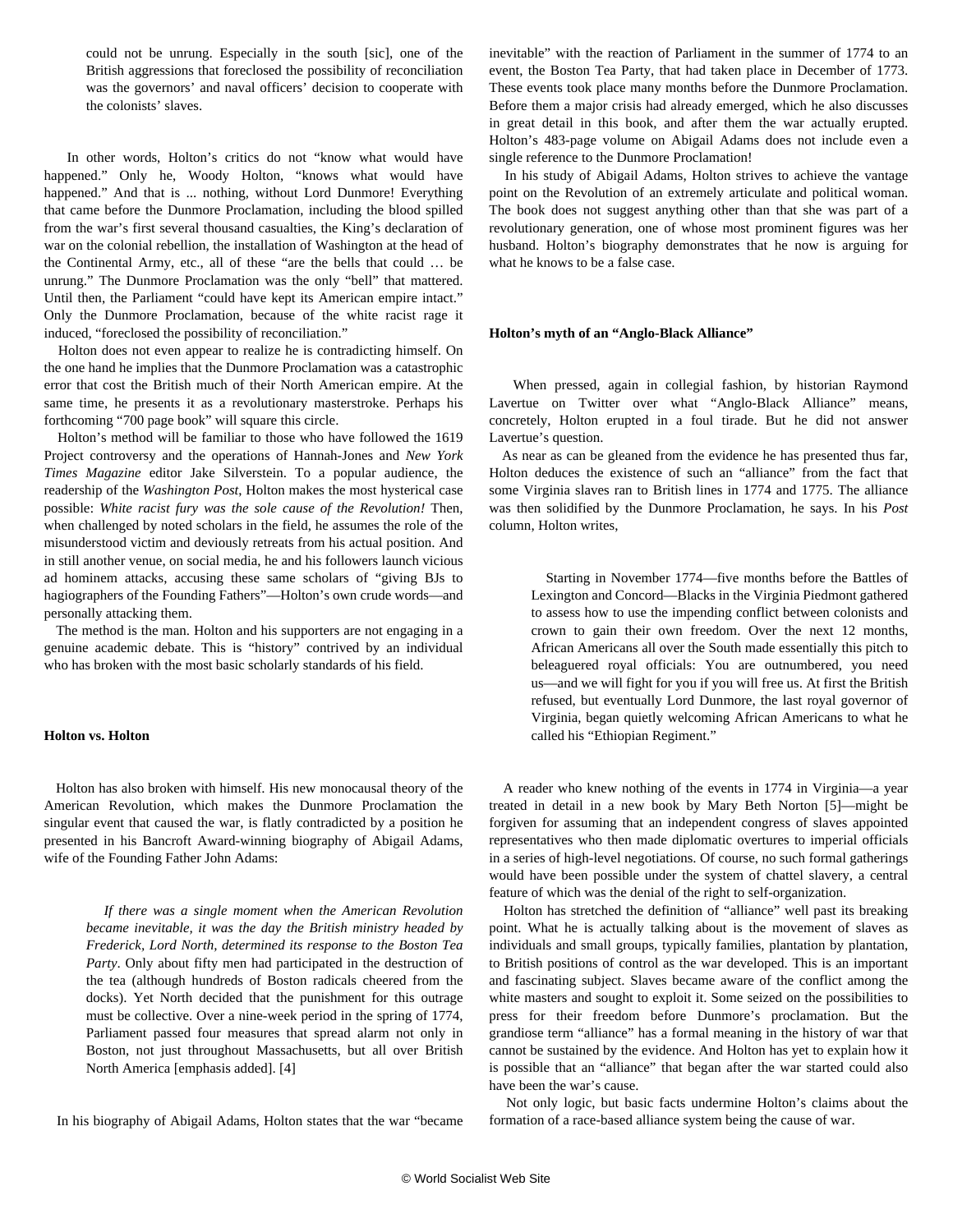"Whites" were not unified among themselves on either the Revolution or on the question of slavery. Anti-slavery sentiment was certainly not a part of the calculations of Loyalists, who may have made up 20 percent of the white colonial population. On the contrary, those Loyalists who were slaveowners had their human property protected by the Empire. After their defeat in the revolution, many fled, slaves in tow, to the British Caribbean. The most notable evacuee was Dunmore himself, who assumed governorship of the slave-rich Bahamas colony. Indeed, the most staunchly Loyalist part of the British North American empire was that part with the greatest number of slaves: the Caribbean.

 The idea that black Americans were unified behind the Empire in an "Anglo-Black" alliance is just as preposterous. It is well known—or at least it was at one time—that the first Patriot casualty of the American Revolution, in the Boston Massacre of 1770, was a free black, Crispus Attucks. The recently deceased historian of the American Revolution, Gary Nash, estimated that 9,000 blacks served the Patriot cause. [6] Perhaps a similar number served under British arms. But claims that 100,000 ran to British lines, and that 20,000 served the Crown, statistics that circulate widely on the internet, do not appear to be based in fact. The Australian historian Cassandra Pybus, who has done the most thorough study of the data, suggests that no more than 20,000 slaves made their way to British lines in Virginia, Maryland, Georgia and the Carolinas during the entire course of the fighting. Two other authoritative estimates, by noted historians Allan Kulikoff and Ira Berlin, also drastically reduce the 100,000 figure. [7]

 But if 100,000 slaves indeed ran to British lines, or even half that number did so, then what became of them? Holton says the British "kept their promise." But he also acknowledges that only a few thousand liberated American slaves made it to Nova Scotia—where, as Canadian historian James W. St.G. Walker has demonstrated, British promises of land and lots were never fulfilled. [8] Still smaller numbers went to Britain and Sierra Leone. If the numbers are correct, this would mean, by definition, that the British did not "keep their promises" to many thousands, most of whom either died of disease, were returned to slavery, or, as Ira Berlin suggested, preserved their freedom after running away within the new United States.

 Terrible conditions at British camps, exacerbated by a smallpox epidemic, claimed the lives of most runaways. Of the 1,500 slaves who sought refuge with Dunmore in the initial stages of the war, two-thirds died of disease. The deaths to disease—typhoid, variola and especially smallpox—continued to decimate the former slaves under British control right on up to the surrender at Yorktown. Pybus describes the scene there in October 1781:

 In the final terrible days before Cornwallis' capitulation, most of the black recruits who could walk—men, women, and children—were sent out of the garrison, with what little rations could be found, to fend for themselves. When the victorious Americans entered Yorktown, they found it littered with people dying from wounds and smallpox. [9]

 Nor did Dunmore's Proclamation of freedom extend to a large category of slaves who were labeled as "sequestered." These slaves, who numbered in the thousands, were usually captured by the British on abandoned Patriot plantations. They were impressed as slaves into service to the British military, or else they were given to Loyalist slaveowners as compensation for slaves lost to the Patriots—in clear violation of Holton's fanciful "alliance." Finally, it must be noted that there were also slaves who gained freedom through service in the Patriot cause—Virginia passed such a law of emancipation in 1783. [10]

 Holton has been strangely silent on another British proclamation that came after Dunmore's that menaced free blacks with slavery. Put in effect by British General Sir Henry Clinton in June 1779, "the Philipsburg Proclamation," as it is remembered, reiterated the offer of freedom to slaves of masters in rebellion. But that was not its main purpose. It began with a complaint against the Patriot forces for having "adopted a practice of enrolling NEGROES among their Troops." And it announced that the British army would seize "all NEGROES taken in arms, or upon any military Duty" and sell them into slavery, "the money to be paid to the Captors." [11]

 The fundamental point is this: The question of slavery became an issue only in the midst of the revolutionary crisis and *after* fighting had already erupted. Only then did it emerge in all its different aspects, with blacks, slave and free, fighting for both sides. It was an epiphenomenon of the revolution. Try as he might, Holton cannot escape this fact.

#### **Once again, on the American Revolution and slavery**

 The flight of slaves to British lines, and the few thousand who ultimately gained freedom in this way, was one aspect of the challenge that the American Revolution delivered to slavery. But infinitely more important to the ultimate demise of slavery, "four score and seven years" later in the American Civil War, was the movement toward abolition that slavery induced in the North, and more briefly in the South.

 Unlike the Civil War, the Second American Revolution, the move against slavery in the Revolution and the early republic was not an intended consequence of the revolution. But neither was it incidental. As Gordon Wood, Eric Foner, David Brion Davis, and others have explained, the American Revolution, in adopting the rhetoric of freedom and slavery as a metaphor for the colonial relationship with Britain, drew attention to chattel slavery and made it conspicuous in a way it had not before been. Another eminent historian, the late Bernard Bailyn, explained that though slavery was not destroyed in the Revolution,

 … it had been subject to severe pressure as result of the extension of revolutionary ideas, and bore the marks ever after. As long as the institution of slavery lasted, the burden of proof would lie with its advocates to show why the statement "all men are created equal" did not mean precisely what it said: *all* men, "white or black." [12]

 Another group of scholars, including Alfred Young, Ray Raphael and Gary Nash, have demonstrated that the revolution cut deep and wide in American society, infusing with political thinking even its oppressed layers, including women, poor farmers, indentured servants and other propertyless whites, free blacks and the slaves themselves. This body of scholarship has shown that blacks—both slave and free, North and South—seized on the ideas and opportunities presented by the Revolution to advance the cause of freedom.

 It was in this historical context that the first concentrated move against slavery took place. In Virginia and Maryland a manumission movement among American masters increased the number of free blacks more than sixfold between 1790 and 1810. Even in South Carolina, the number of free blacks tripled, from 1,800 to 4,500. [13] The northern states immediately after the revolution set about putting in place laws that abolished slavery gradually over the coming decades. Vermont, the first state to enter the union after 1776, also became the first governing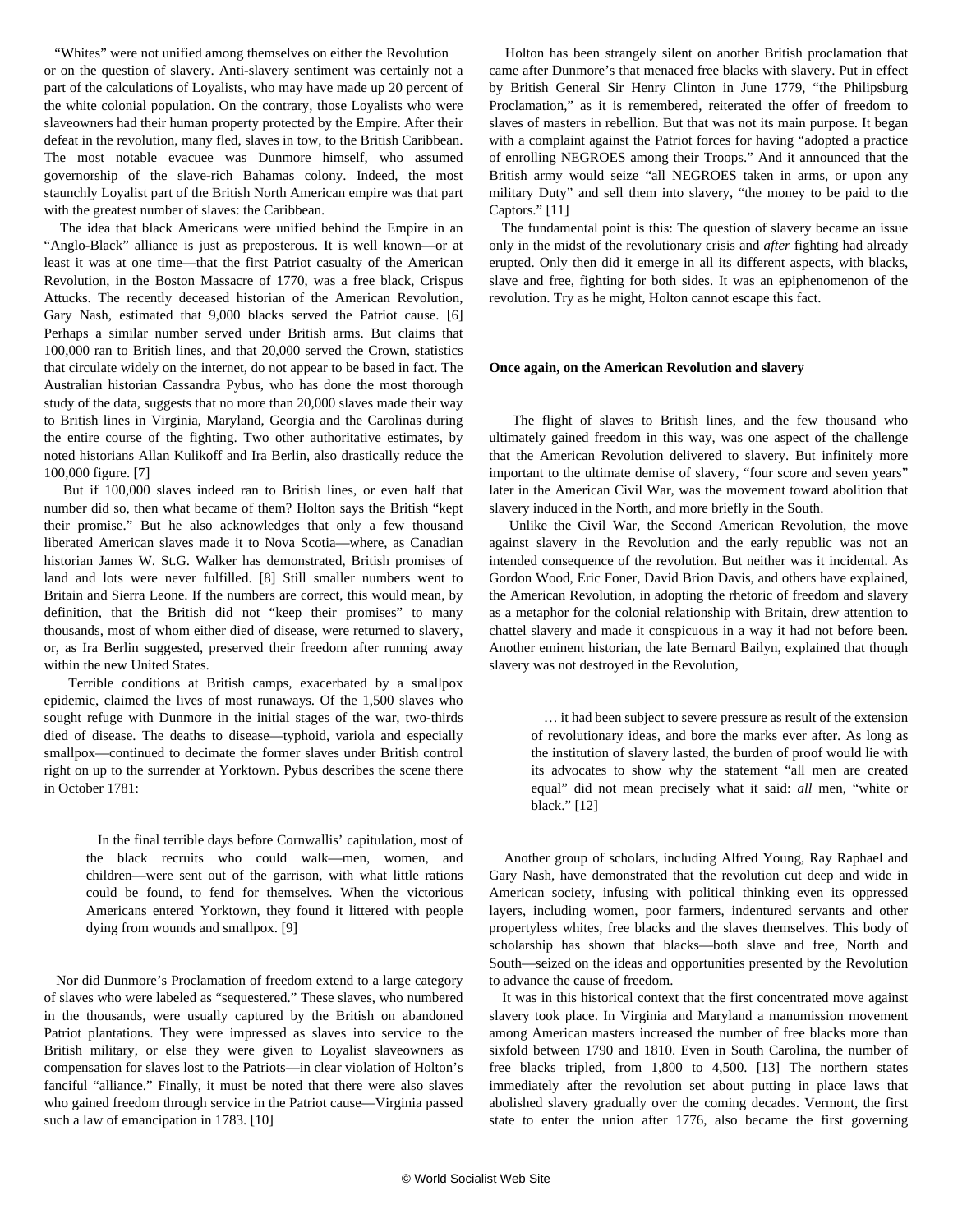authority in the Western Hemisphere to abolish slavery by law. The very first abolitionist society in the world emerged in Philadelphia in 1775. Perhaps Jefferson had these developments in mind when he optimistically wrote, in 1782, that he detected

 a change already perceptible, since the origin of the present revolution. The spirit of the master is abating, that of the slave rising from the dust, his condition mollifying, the way, I hope, preparing, under the auspices of heaven, for a total emancipation; and that this is disposed, in the order of events, to be with the consent of the masters, rather than by their extirpation. [14]

 As historian Kate Masur shows in her new book on the first civil rights movement, presently the most authoritative volume on the subject, the "revolutionary era's abolitionist movement sought not only the end of race-based slavery but also the recognition of the newly freed." Accordingly, anti-slavery organizations fought for anti-racist laws and provided legal defense for free blacks targeted by racist lawmaking in the early republic. Anti-slavery and anti-racism, on one side, and slavery and racism, were completely bound up. [15]

 More fundamentally, the rapid capitalist development in the North hinged on the emergence of what came to be called "free labor," a category that, in the thinking of the time, subsumed wage labor, productive capitalist enterprise, and small farmers and businessmen. Not only slavery, but indentured servitude and other forms of personal dependency, including the ancient guild system, gave way. But in the South, the enormous expansion of the plantation system after the deployment of the cotton gin in the late 1790s caused a staggering expansion of slavery, a development that was integral to the larger global capitalist growth paced by British industrialization.

 Out of these complex and contradictory historical processes there emerged the first mass abolitionist political movement in world history in the 1820s and 1830s, followed in the 1850s by the anti-slavery Republican Party and Abraham Lincoln, and then in the 1860s the Civil War—in which some 700,000 Americans fought and died, and which, with the freeing of the slaves, effected the largest seizure of private property in world history prior to Russia's 1917 October Revolution.

#### **The Declaration of Independence**

 Holton tries to reduce the Declaration of Independence, certainly among the most important revolutionary manifestos in world history, to little more than a public announcement of a counterrevolutionary plot. He dismisses the Declaration's preamble, containing arguably the most famous lines in the history of American letters, in which Jefferson wrote: "We hold these truths to be self-evident, that all men are created equal." Jefferson further detailed, in soaring language, the inherent and natural right to revolution, and explained that "a decent respect to the opinions of mankind" required that the "Facts be submitted to a candid world."

 Holton doesn't see much to any of this. "[T]he Declaration briefly mentions human rights but focuses on states' (nations') rights, specifically the right of entities like the 13 colonies to break away from their mother countries," he opines. "[M]ost Whites who quoted it went straight to its secessionist clauses."

 Among these "secessionist clauses," Holton finds only one to be of any interest—but it was one that did not make the final Declaration. This was Jefferson's condemnation of the transatlantic slave trade, which was cut, Jefferson later explained, owing to opposition from South Carolina and Georgia slave interests, as well as New England slave traders. Holton does not see this deleted passage as evidence of Jefferson's anti-slavery beliefs at the time. But Jefferson's clause spoke powerfully against slavery in its condemnation of the British crown, which, he wrote,

 [H]as waged cruel war against human nature itself, violating its most sacred rights of life and liberty in the persons of a distant people who never offended him, captivating & carrying them into slavery in another hemisphere or to incur miserable death in their transportation thither. This piratical warfare, the opprobrium of infidel powers, is the warfare of the Christian King of Great Britain. Determined to keep open a market where Men should be bought  $\&$  sold, he has prostituted his negative for suppressing every legislative attempt to prohibit or restrain this execrable commerce.

 Holton attaches immense significance to the fact that this clause was "three times longer" than any other Jefferson wrote. But Holton cynically disregards the first portion, with its condemnation of both slavery and the slave trade, as these undermine his thesis. Because he wishes to twist an anti-slavery clause into a pro-slavery and racist justification for "secession," Holton considers only the last sentence, in which Jefferson wrote,

 And that this assemblage of horrors might want no fact of distinguished die, he is now exciting those very people to rise in arms among us, and to purchase that liberty of which he has deprived them, by murdering the people on whom he has obtruded them: thus paying off former crimes committed against the Liberties of one people, with crimes which he urges them to commit against the lives of another.

 The Times' Project is a politically-motivated falsification of history. It presents the origins of the United States entirely through the prism of racial conflict.

 To be blunt, this tendentious and highly selective use of evidence is not dignified for a professional historian, and it must call into question the validity of all the evidence Holton claims to have found in support of his claim that the American Revolution was a racist counterrevolution. How many of the rest of the "pieces of evidence" that he is dribbling out on Twitter are so highly edited and torn from their context as his treatment of this single passage from the Declaration of Independence?

 The American Revolution, like all the bourgeois-democratic revolutions of the era, could only raise in ideological form the question of equality. It was capable of posing the question, but not resolving it. The power of historian Gordon Wood's writing on the epoch lies in his recognition of the paradox, indeed the essential tragedy, of the inability of the Founding Fathers to bring into the world the republican society that they imagined. Nonetheless, they had entered into a struggle that, in spite of their illusions, was of monumental importance. As the great contradictions of the revolution matured, most notably slavery, they became factors in the revolution's furtherance, coming to a head in the American Civil War.

**Holton's British Empire as revolutionary force**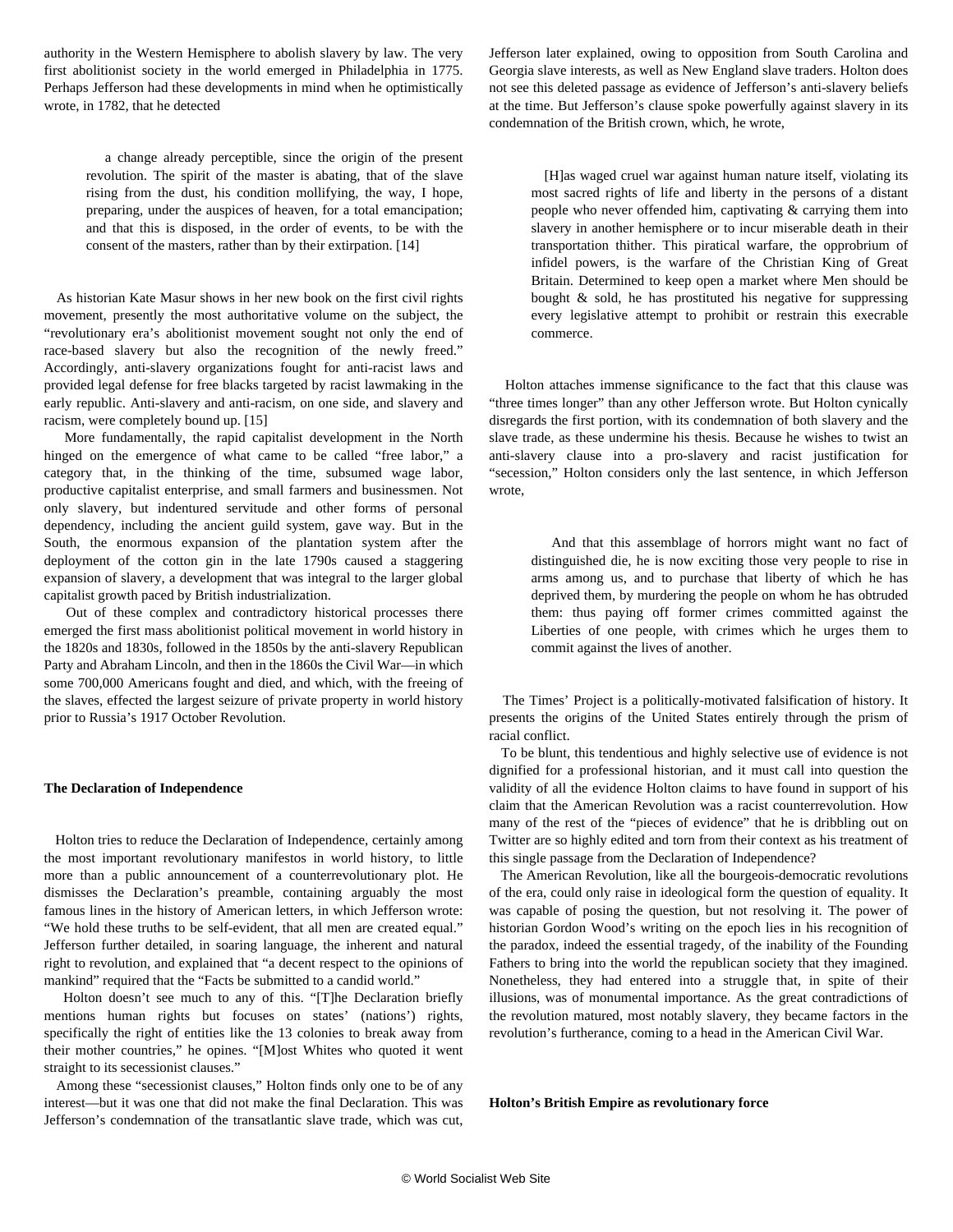Holton's thesis that the American Revolution was a counterrevolution—a position shared by the 1619 Project and Horne—backs him into an impossible corner when it comes to world history. If the American Revolution was launched preemptively to defend slavery against threats of British emancipation—in other words, if the American Revolution was in essence the same as southern secession at the time of the Civil War—it necessarily follows that the British Empire, in "alliance" with "Blacks" against "American Whites," was the progressive contestant in the struggle. The argument of Holton, Horne, and the 1619 Project is that the cause of historical progress rested with King George III, and that it would have been better had the United States not been formed.

 This disregards not only subsequent American history—most notably the powerful connections of the American Revolution to the Civil War and the abolition of slavery—but also world history. Holton has always had a narrow national approach. He was even capable of writing in a 2016 book review, "Almost inevitably, placing the War for Independence in a global context diminishes it." [16] His hopelessly provincial view turns inside out, but does not overthrow, national-patriotic narratives. It is in fact not possible to understand the American Revolution outside of placing it in its global context.

 The American Revolution's connection to the French Revolution was clear and known in its time. Jefferson, then ambassador to France, personally attended the opening of the French Estates-General at Versailles, in May 1789. The following month he joined with Lafayette in drafting a statement of rights that served as the basis for the Declaration of Rights of Man and Citizen. Then, in July, after the storming of the Bastille, French revolutionaries gathered clandestinely to discuss a new government at Jefferson's residence at the Hôtel de Langeac. Many French soldiers and officers absorbed the ideals of "liberty, equality, and fraternity" in the American Revolution, Lafayette most notable among them, and French intellectuals followed the American events with rapture. In recognition of the American contribution to the French Revolution, in 1790 Lafayette gave the key to the Bastille to the new American president, George Washington.

 The revolution in France soon triggered a revolution in its richest and most important colony, Saint-Domingue, or Haiti, that had the twofold character of a democratic revolution and a massive slave uprising. Haiti was 90 percent slave and also had a substantial share of free blacks who helped spearhead the revolution. Hundreds of these free blacks had served in " *gens de couleur* " regiments alongside the French against the British in the American Revolution. Though the Haitian Revolution terrified American slaveholders—and a large number of Haitian slave masters relocated to the US after it, especially in Louisiana—the connection between the American and Haitian revolution is undeniable. As indeed were the connections among all the revolutions that took place in the Atlantic world between 1776 and the failed European revolutions of 1848. [17]

 The British Empire, on the other hand, was the cockpit of global reaction throughout the late 18th and the entire 19th century. It fought to suppress the American, French and Haitian revolutions, as well as every democratic, revolutionary and anti-colonial stirring that followed in Ireland, Europe, India, Africa, the Arab countries and China. Within England itself, the British ruling class was willing to unleash brutal suppression to block even elemental demands, such as the right to vote for working class men, as was the case in the Peterloo Massacre of 1819. During the American Civil War, the British government under Lord Palmerston inclined strongly to the Confederate cause. London's drift toward diplomatic recognition of the Confederacy, which would have been an act tantamount to war, was [blocked chiefly by the British working](/en/articles/2013/03/26/jame-m26.html) [class,](/en/articles/2013/03/26/jame-m26.html) which, in spite of the immense suffering of the "cotton famine," identified overwhelmingly with the cause of freedom after Lincoln's issuance of the Emancipation Proclamation.

 It is entirely understandable that some slaves sought support from Britain. But the empire's very limited encouragement of slave flight in the Revolution was an example of calculated realpolitik, entirely in keeping with its methods of divide and conquer that would go on to devastating effect all over the world for the next two centuries, from Ulster to Kenya to Mumbai to Guangdong. The crimes of British imperialism, which are far too long to list, cannot be an apology for American slavery. But neither can the objective nature of what the British Empire represented on a global scale be disregarded in any assessment of the political character of the American Revolution.

 As for slavery, the British-dominated trade in human chattel continued to its Indies and American possessions, with some 1.5 million men women and children taken from Africa in the years of the imperial crisis and the early American Republic, roughly 1760–1805. The British Parliament ended slavery in the Indies only in 1833. This was done very differently than in the bloody revolution of the American Civil War. It was achieved by handing 40 million pounds off to the masters, many of whom rarely if ever set foot in the Indies. This was the largest bailout in British history until Labour PM Gordon Brown's great transfer of wealth to the City of London banking industry in 2009.

#### **The racialist "theory" of history**

 Holton's assumption of an "Anglo-Black Alliance" emerges from a larger problem. He believes he has divined the motives of the actors in the American Revolution by sorting them into "White" and "Black" races. In his *Post* column and his Twitter "pieces of evidence," Holton deduces all the action of the imperial crisis and the war from these two categories. Thus he can write the following phrases: "*Blacks had forged an alliance"; "Whites were furious"; "Dunmore's emancipation proclamation enraged Whites*." He does not qualify any of this by differentiating, for example, between Patriot and Loyalist slaveholders, between Pennsylvania Quakers or South Carolina frontiersmen, or between free blacks in Boston and chattel slaves in South Carolina.

 Racialism rides roughshod over history. What is left out of Holton's account is staggering. There is no English Civil War, no Enlightenment, no concept of the struggle against feudalism and aristocracy. There is no reference to decisive economic factors, such as the abundance of land and scarcity of labor in North America. There is no acknowledgement of mercantilist capitalism, let alone reference to the financial crisis it was undergoing, a crucial aspect of the larger imperial crisis. [18]

 And what theory of causation does the racialist approach to history offer? It bestows on race an overriding significance, but where does race itself come from? Holton, following Hannah-Jones, appears to posit a new form of what was once called "American exceptionalism." The "races" are peculiarly American, and of real significance are only the "White" and "Black" races, not the Indians, and not the scores of immigrant groups that have also suffered oppression in America, from the colonial era to the present.

 The belief that history is determined by race has long been associated, quite correctly, with the right wing. This was the historical philosophy of the Ku Klux Klan in the US and the Nazis in Germany. But contrary to the fascists' deranged mythology, race did not emerge from nature. It grew historically with capitalism as a means of justifying and making "natural" various forms of exploitation.

 This "reification of race" took on increasingly concrete intellectual form in the early 19th century, in the ruling class intellectual retreat from Enlightenment rationalism. In Europe and the United States, the promotion of race as a means of imposing a false interpretation on social